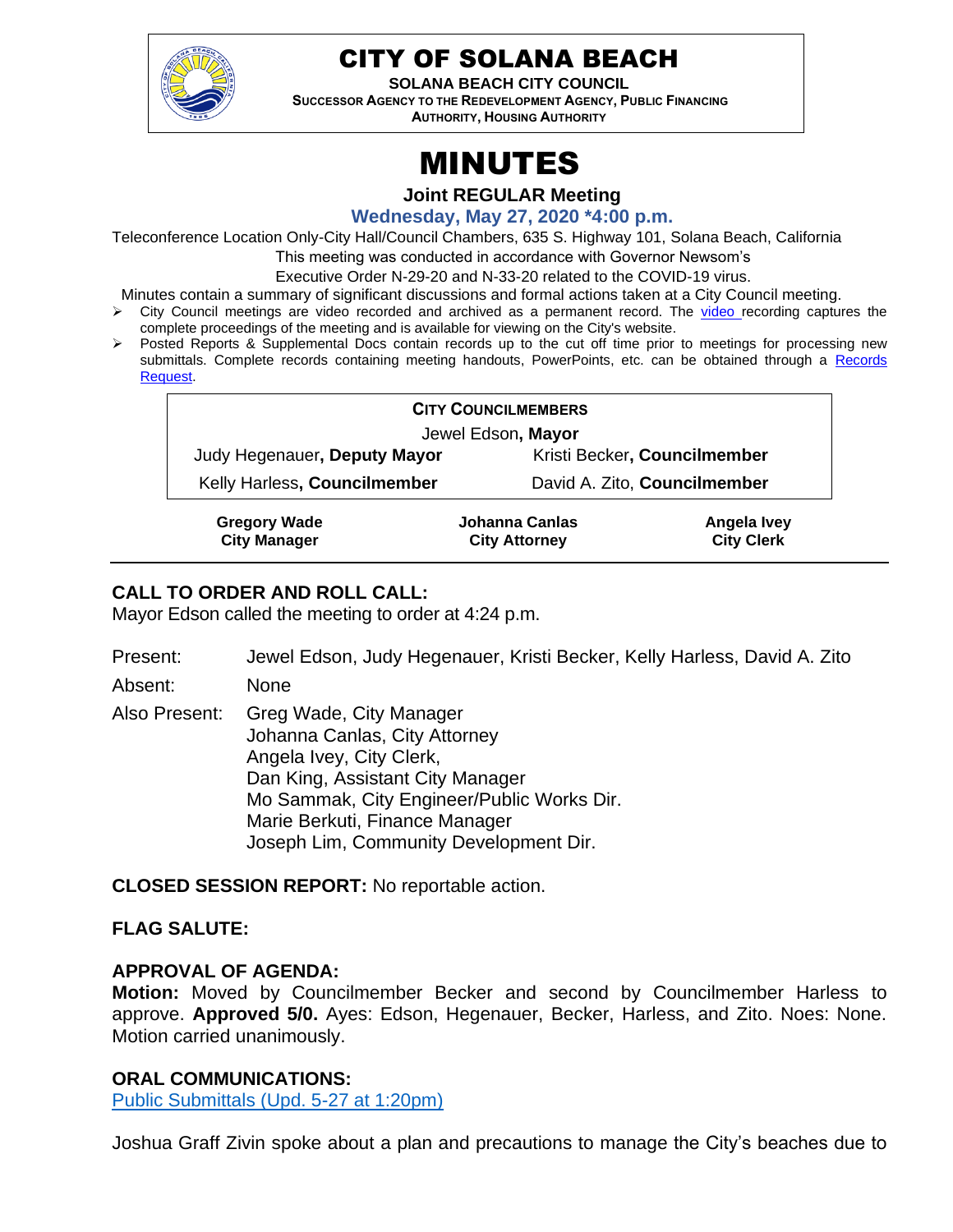the pandemic and limiting the spread of COVID-19, how the City would be enforcing the resident's-only parking signs at the north end of the City, and proposed issuing permits for residents to park in front of their homes to limit visitor parking along the beaches.

# **COUNCIL COMMUNITY ANNOUNCEMENTS / COMMENTARY:**

Mayor Edson reported community announcements, events and commentary.

#### **A. CONSENT CALENDAR:** (Action Items) (A.1. A.2. A.4 - A.8.)

**A.1. Register Of Demands.** (File 0300-30)

Recommendation: That the City Council

1. Ratify the list of demands for April 25, 2020 – May 8, 2020.

[Item A.1. Report \(click here\)](https://solanabeach.govoffice3.com/vertical/Sites/%7B840804C2-F869-4904-9AE3-720581350CE7%7D/uploads/Item_A.1._Report_(click_here)_05-27-20_-_O.pdf) 

**Motion:** Moved by Councilmember Zito and second by Mayor Edson to approve. **Approved 5/0.** Ayes: Edson, Hegenauer, Becker, Harless, and Zito. Noes: None. Motion carried unanimously.

#### **A.2. General Fund Budget Adjustments for Fiscal Year 2019/20 as a Result of COVID-19.** (File 0330-30)

Recommendation: That the City Council

1. Adopt **Resolution 2020-076** revising appropriations in the Fiscal Year 2019/20 General Fund Budget.

#### [Item A.2. Report \(click here\)](https://solanabeach.govoffice3.com/vertical/Sites/%7B840804C2-F869-4904-9AE3-720581350CE7%7D/uploads/Item_A.2._Report_(click_here)_05-27-20_-_O(1).pdf)

**Motion:** Moved by Councilmember Zito and second by Mayor Edson to approve. **Approved 5/0.** Ayes: Edson, Hegenauer, Becker, Harless, and Zito. Noes: None. Motion carried unanimously.

#### **A.4. Solana Beach Coastal Rail Trail Maintenance District Engineer's Report, Annual Levy and Collection of Assessments.** (File 0495-20)

Recommendation: That the City Council

- 1. Adopt **Resolution 2020-049**, initiating the proceedings for the annual levy of assessments within the Coastal Rail Trail Maintenance District for Fiscal Year 2020/21.
- 2. Adopt **Resolution 2020-050**, approving the Engineer's Report for proceedings of the annual levy of assessments within Coastal Rail Trail Maintenance District.
- 3. Adopt **Resolution 2020-051**, declaring intention to provide for the annual levy and collection of assessments in Coastal Rail Trail Maintenance District and setting a time and date for a public hearing for June 24, 2020.

#### [Item A.4. Report \(click here\)](https://solanabeach.govoffice3.com/vertical/Sites/%7B840804C2-F869-4904-9AE3-720581350CE7%7D/uploads/Item_A.4._Report_(click_here)_05-27-20.pdf)

**Motion:** Moved by Councilmember Zito and second by Mayor Edson to approve. **Approved 5/0.** Ayes: Edson, Hegenauer, Becker, Harless, and Zito. Noes: None. Motion carried unanimously.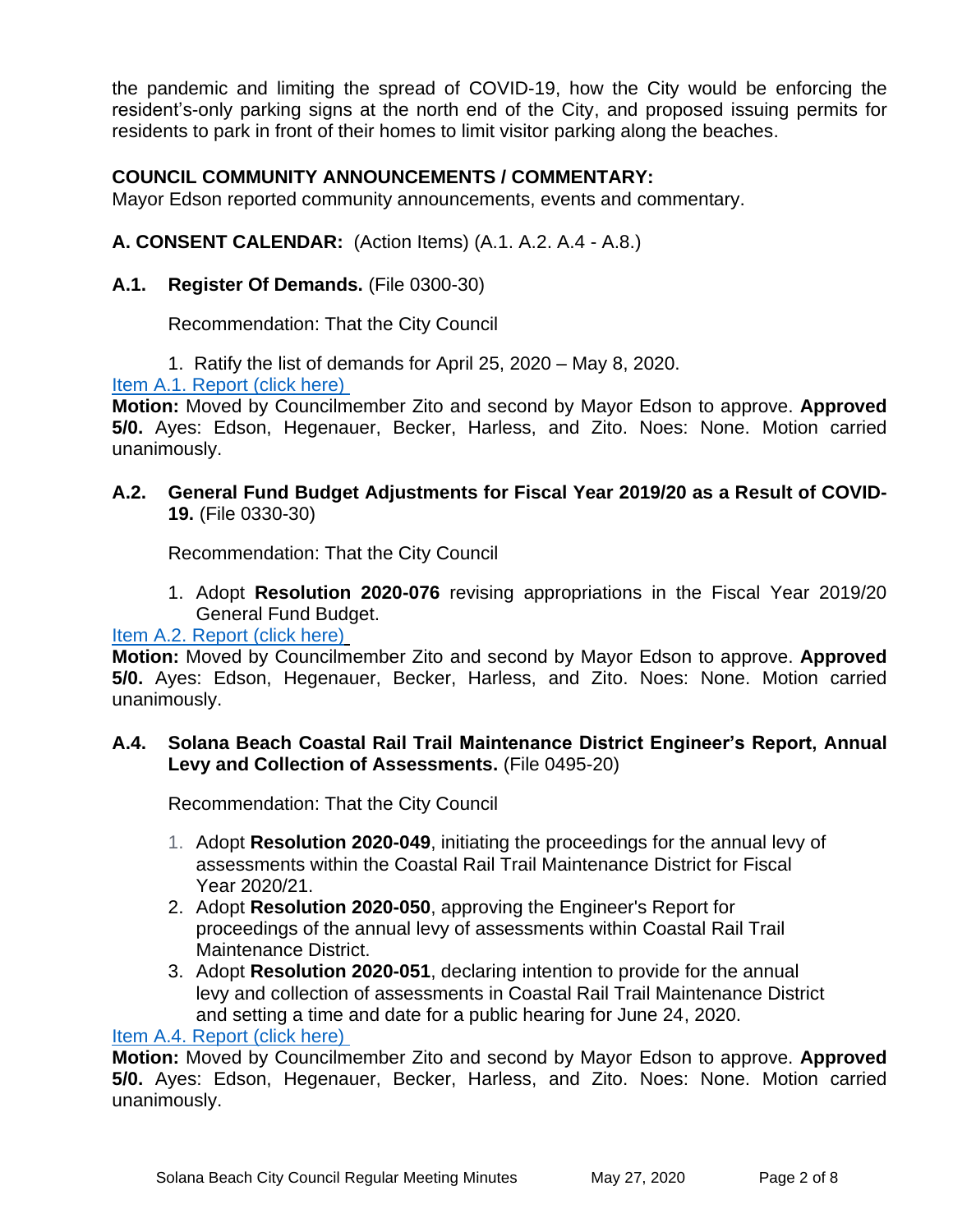#### **A.5. Solana Beach Lighting Maintenance District Engineer's Report, Annual Levy, and Collection of Assessments.** (File 0495-20)

Recommendation: That the City Council

- 1. Adopt **Resolution 2020-052** approving the Solana Beach Lighting Maintenance District Engineer's Report for Fiscal Year 2020/21 for proceedings of the annual levy of assessments within a special maintenance district.
- 2. Adopt **Resolution 2020-053** declaring intention to provide for an annual levy and collection of assessment in a special maintenance district and setting a time and date for a public hearing, and scheduling the public hearing for June 24, 2020.

#### [Item A.5. Report \(click here\)](https://solanabeach.govoffice3.com/vertical/Sites/%7B840804C2-F869-4904-9AE3-720581350CE7%7D/uploads/Item_A.5._Report_(click_here)_05-27-20_-_O.pdf)

**Motion:** Moved by Councilmember Zito and second by Mayor Edson to approve. **Approved 5/0.** Ayes: Edson, Hegenauer, Becker, Harless, and Zito. Noes: None. Motion carried unanimously.

#### **A.6. State-Mandated Annual Fire Inspections Report in Compliance with Solana Beach 1205.** (File 0600-80)

Recommendation: That the City Council

#### 1. Adopt **Resolution 2020-058**:

a. Accepting a report on the status of all state-mandated annual fire inspections in the City of Solana Beach in conjunction with SB 1205 and California Health and Safety Code Section 13146.4.

#### [Item A.6. Report \(click here\)](https://solanabeach.govoffice3.com/vertical/Sites/%7B840804C2-F869-4904-9AE3-720581350CE7%7D/uploads/Item_A.6._Report_(click_here)_05-27-20_-_O.pdf)

**Motion:** Moved by Councilmember Zito and second by Mayor Edson to approve. **Approved 5/0.** Ayes: Edson, Hegenauer, Becker, Harless, and Zito. Noes: None. Motion carried unanimously.

#### **A.7. Community Development Block Grant (CDBG) and Home Investment Partnerships – 3-Year Coop. Agmt. Extension** (File 0390-32)

Recommendation: That the City Council

1. Adopt **Resolution 2020-064** authorizing the automatic renewal of the Community Development Block Grant Cooperation Agreement (Attachment 2) for the qualification periods of July 1, 2021 to June 30, 2022; July 1, 2022 to June 30, 2023; and July 1, 2023 to June 30, 2024.

[Item A.7. Report \(click here\)](https://solanabeach.govoffice3.com/vertical/Sites/%7B840804C2-F869-4904-9AE3-720581350CE7%7D/uploads/Item_A.7._Report_(click_here)_05-27-20_-_O.pdf) 

**Motion:** Moved by Councilmember Zito and second by Mayor Edson to approve. **Approved 5/0.** Ayes: Edson, Hegenauer, Becker, Harless, and Zito. Noes: None. Motion carried unanimously.

#### **A.8. Stormwater Program Management Services.** (File 0850-40)

Recommendation: That the City Council

#### 1. Adopt **Resolution 2020-048**: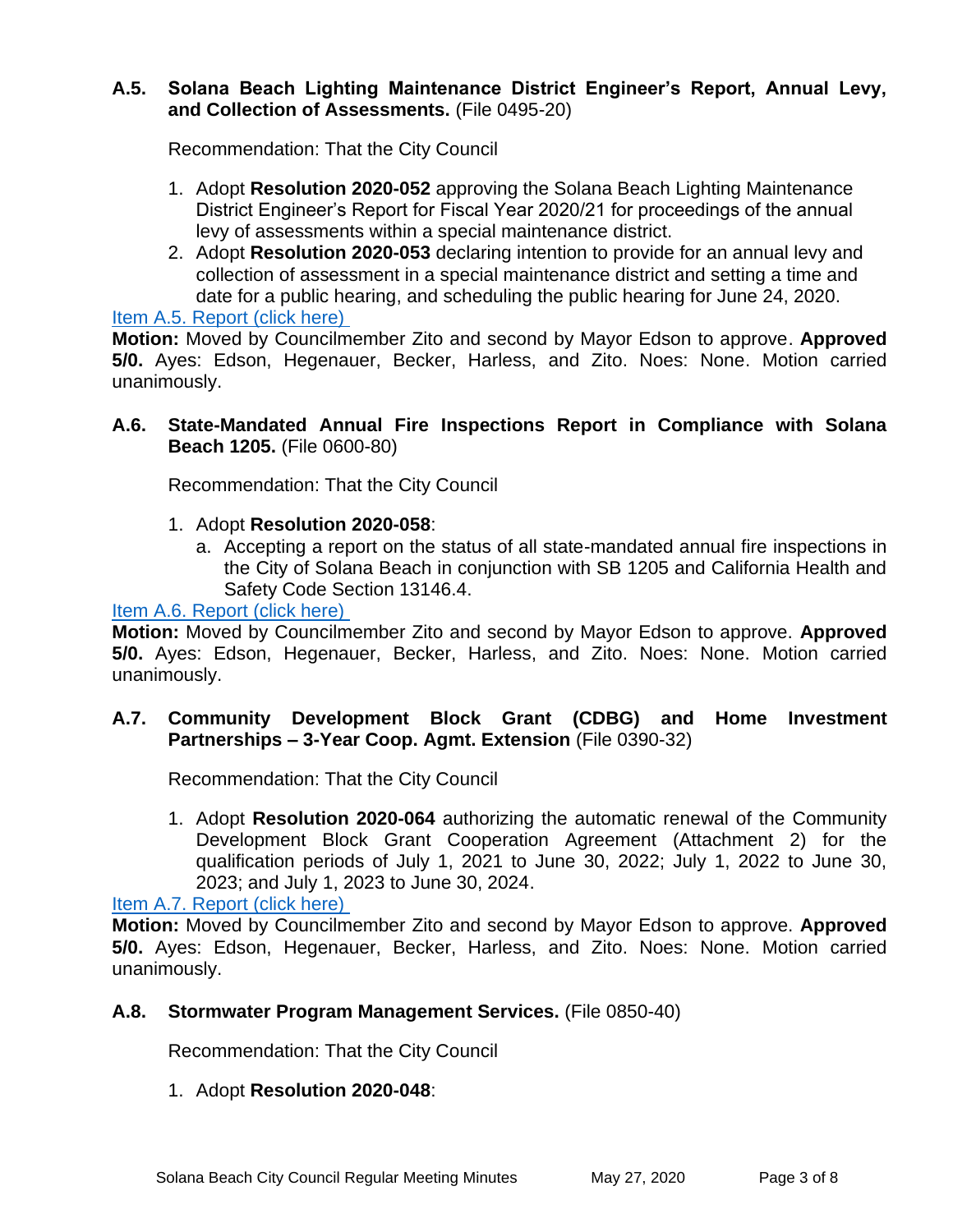- a. Authorizing the City Manager to execute a professional services agreement, in an amount not to exceed \$115,000 with Mikhail Ogawa Engineering for Stormwater Program Management Services.
- b. Authorizing the City Manager to extend the agreement for up to four additional years, at the City's option.

# [Item A.8. Report \(click here\)](https://solanabeach.govoffice3.com/vertical/Sites/%7B840804C2-F869-4904-9AE3-720581350CE7%7D/uploads/Item_A.8._Report_(click_here)_05-27-20_-_O.pdf)

**Motion:** Moved by Councilmember Zito and second by Mayor Edson to approve. **Approved 5/0.** Ayes: Edson, Hegenauer, Becker, Harless, and Zito. Noes: None. Motion carried unanimously.

#### **B. PUBLIC HEARINGS:** (B.1. – B.3.)

**B.1. Housing Element Annual Progress Report and Housing Successor Annual Report for Fiscal Year 2018/19 and Directing Submittal to the California Department of Housing and Community Development and the Governor's Office of Planning and Research.** (File 0630-12)

The Staff recommends that the City Council:

- 1. Conduct the Public Hearing: Open the public hearing, Report Council disclosures, Receive public testimony, Close the public hearing.
- 2. Find this item not a project and thereby exempt from the California Environmental Quality Act (CEQA) Review; and
- 3. Adopt **Resolution 2020-030** approving the 2019 Housing Element Annual Progress Report and the 2018/19 Housing Successor Annual Report as submitted and directing City Staff to file the report with the California Department of Housing and Community Development and the Governor's Office of Planning and Research.

Item B.1. [Report \(click here\)](https://solanabeach.govoffice3.com/vertical/Sites/%7B840804C2-F869-4904-9AE3-720581350CE7%7D/uploads/Item_B.1._Report_(click_here)_05-27-20_-_O_2.pdf) [Item B.1. Supplemental Docs \(Upd. 5-27 at 12:45pm\)](https://solanabeach.govoffice3.com/vertical/Sites/%7B840804C2-F869-4904-9AE3-720581350CE7%7D/uploads/Item_B.1._Supplemental_Docs_(upd._5-27_at_1245pm)_-_O.pdf)

Mayor Edson opened the public hearing, and Council disclosures were provided.

Greg Wade, City Manager, introduced the item.

Joe Lim, Community Development Director, presented a PowerPoint (on file).

Barbara Gordon, youth group leader for Changers, requested the City Council consider requiring affordable housing to be smoke-free.

Johanna Canlas, City Attorney, said a smoke-free provision may be included in conditions of approval if the City sponsored an affordable housing project and the developer agreed, and that Council may consider this for other project approvals as well.

**Motion:** Moved by Mayor Edson and second by Councilmember Becker to close the public hearing. **Approved 5/0.** Ayes: Edson, Hegenauer, Becker, Harless, and Zito. Noes: None. Motion carried unanimously.

**Motion:** Moved by Councilmember Harless and second by Mayor Edson to approve. **Approved 5/0.** Ayes: Edson, Hegenauer, Becker, Harless, and Zito. Noes: None. Motion carried unanimously.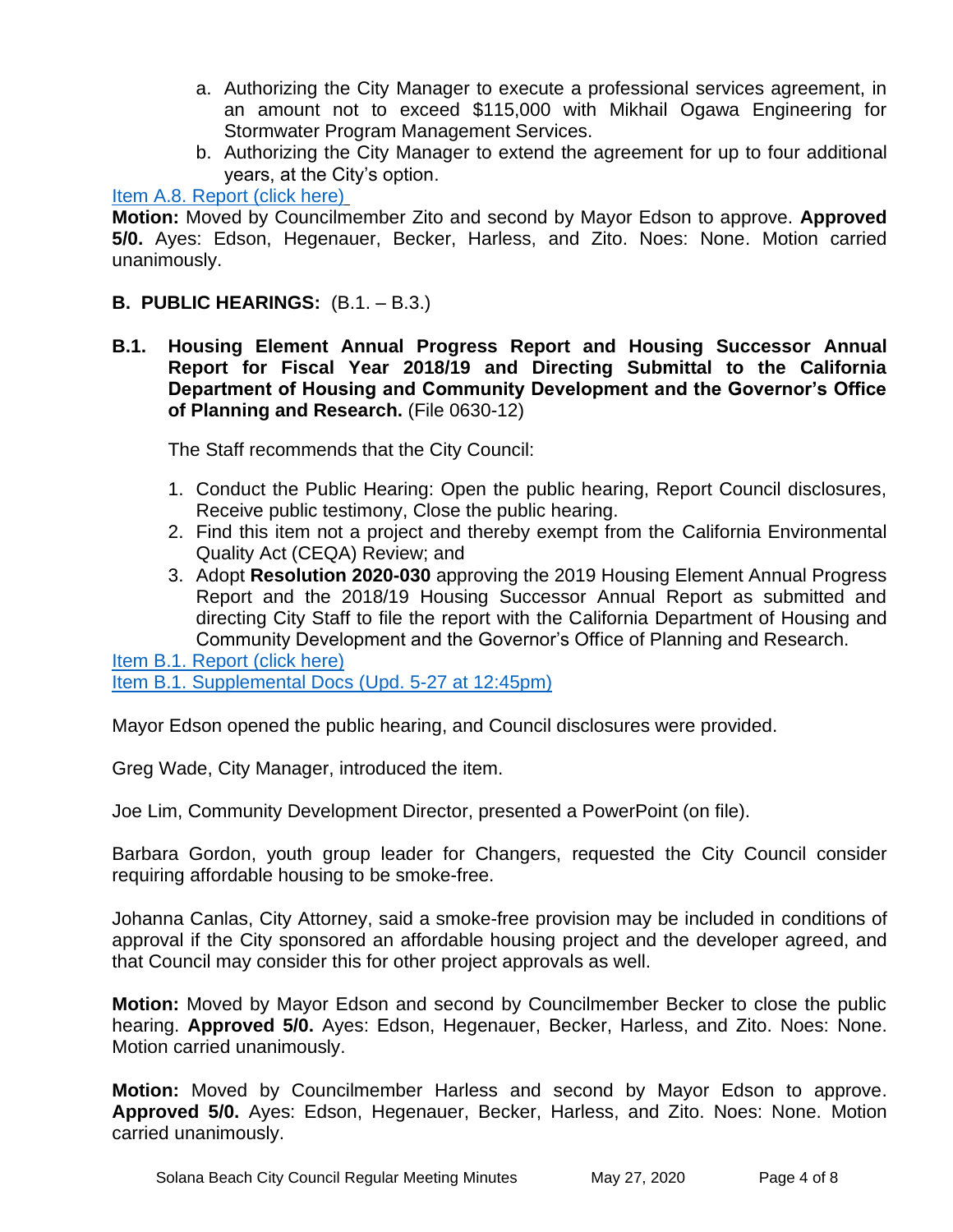#### **B.2. Public Hearing: 838 Academy Drive, Applicant: Santa Fe Christian School, Case MOD 19-001/DRP 19-006/SDP 19-007.** (File 0600-40)

Therefore, Staff recommends that the City Council:

- 1. Conduct the Public Hearing: Open the public hearing, Report Council disclosures, Receive public testimony, Close the public hearing.
- 2. If the Council can make the findings, adopt **Resolution 2020-065** approving the MOD for the new SFCS Campus Master Plan, and allow the continued use of the temporary Eagle Dome tent structure, with conditions.
- 3. If the Council can make the findings, adopt **Resolution 2020-066** approving a DRP/SDP for Phase 1b and 1c of the SFCS Master Plan, including Buildings E and F, with conditions.

[Item B.2. Report \(click here\)](https://www.dropbox.com/sh/ja0ncia1h1cywtk/AAAqBExKQ07yiqaPWy4pwqbOa?dl=0&preview=Item+B.2.+Report+(click+here)+05-27-20+-+O.pdf) [Item B.2. Supplemental Docs \(upd. 5-27 at 2:50pm\)](https://solanabeach.govoffice3.com/vertical/Sites/%7B840804C2-F869-4904-9AE3-720581350CE7%7D/uploads/Item_B.2._Supplemental_Docs_(updated_5-27_at_250pm)_-_O.pdf)

Mayor Edson opened the public hearing. Council reported disclosures.

Greg Wade, City Manager, introduced the item.

Joe Lim, Community Development Director, presented a PowerPoint (on file).

Councilmembers asked questions of Staff regarding parking and energy savings.

Rod Gilbert, CEO, Santa Fe Christian Schools, and Taal Safdie, Safdie Rabines Architects, presented a PowerPoint (on file).

Council, Staff, and Applicant discussed landscape, fill, energy, shade trees, drop-off loop and locations, mitigation during construction, projected enrollment, construction timeline, and clarification that parking spaces on site were increasing from 218 to 291 upon completion.

**Motion:** Moved by Councilmember Becker and second by Mayor Edson to close the public hearing. **Approved 5/0.** Ayes: Edson, Hegenauer, Becker, Harless, and Zito. Noes: None. Motion carried unanimously.

**Motion:** Moved by Councilmember Zito and second by Councilmember Harless to approve and encouraged the continuation of an off-site parking agreement. **Approved 5/0.** Ayes: Edson, Hegenauer, Becker, Harless, and Zito. Noes: None. Motion carried unanimously.

#### **B.3. Public Hearing: 318 S. Nardo Avenue, Applicant: Richard and Rachel McHale, Case 17-17-40.** (File 0600-40)

The proposed project meets the minimum zoning requirements under the SBMC, may be found to be consistent with the General Plan and may be found, as conditioned, to meet the discretionary findings required as discussed in this report to approve a DRP and VAR. Therefore, Staff recommends that the City Council:

- 1. Conduct the Public Hearing: Open the Public Hearing, Report Council Disclosures, Receive Public Testimony, and Close the Public Hearing.
- 2. Find the project exempt from the California Environmental Quality Act pursuant to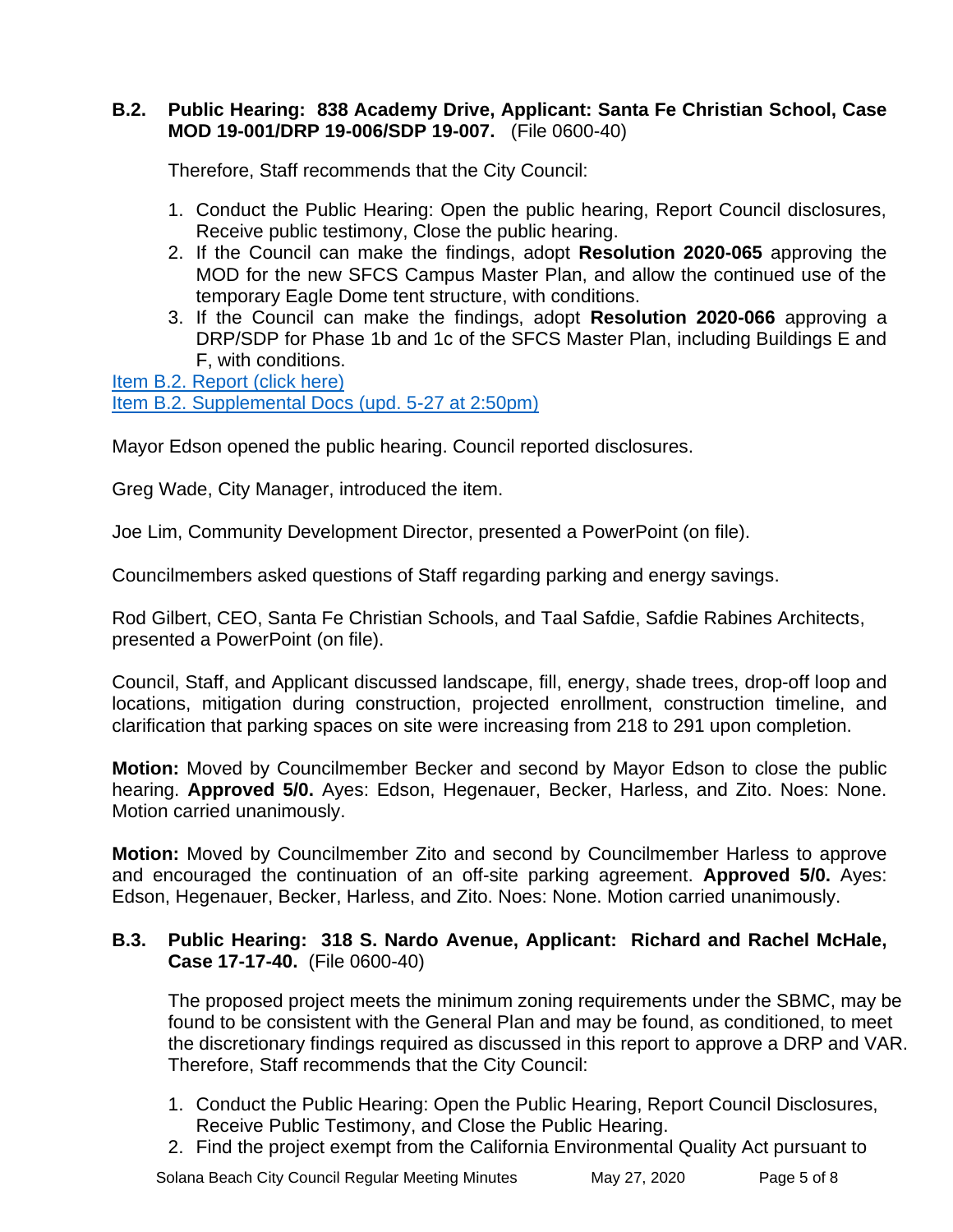Section 15303 of the State CEQA Guidelines; and

3. If the City Council makes the requisite findings and approves the project, adopt **Resolution 2020-034** conditionally approving a DRP, VAR and SDP to construct a detached Accessory Dwelling Unit (ADU) and a deck attached to the Principal Residence as well as perform associated site improvements including a hammerhead turnaround in the driveway for required fire access at 318 South Nardo Avenue, Solana Beach.

[Item B.3. Report \(click here\)](https://solanabeach.govoffice3.com/vertical/Sites/%7B840804C2-F869-4904-9AE3-720581350CE7%7D/uploads/Item_B.3._Report_(click_here)_05-27-20_-_Reduced(1).pdf) [Item B.3. Supplemental Docs \(Upd. 5-27 at 1:10pm\)](https://solanabeach.govoffice3.com/vertical/Sites/%7B840804C2-F869-4904-9AE3-720581350CE7%7D/uploads/Item_B.3._Supplemental_Docs_(upd._5-27_at_110pm)_-_O.pdf)

Mayor Edson opened the public hearing. Council reported disclosures.

Greg Wade, City Manager, introduced the item.

Katie Benson, Senior Planner, presented a PowerPoint (on file) reviewing the project.

Applicant Richard McHale presented a PowerPoint (on file).

Council, Staff, and Applicant discussion.

**Motion:** Moved by Councilmember Becker and second by Mayor Edson to close the public hearing. **Approved 5/0.** Ayes: Edson, Hegenauer, Becker, Harless, and Zito. Noes: None. Motion carried unanimously.

**Motion:** Moved by Councilmember Harless and second by Deputy Mayor Hegenauer to approve. **Approved 5/0.** Ayes: Edson, Hegenauer, Becker, Harless, and Zito. Noes: None. Motion carried unanimously.

# **C. STAFF REPORTS: (C.1. – C.3.)**

# **C.1. Statewide Organic Collection Mandates and Council Consideration of Automated Green Waste Collection Citywide.** (File 0150-78)

The Staff recommends that the City Council

1. Receive the report on solid waste and recycling state legislation and consider the implementation of automated green waste collection services citywide.

[Item C.1. Report \(click here\)](https://solanabeach.govoffice3.com/vertical/Sites/%7B840804C2-F869-4904-9AE3-720581350CE7%7D/uploads/Item_C.1._Report_(click_here)_05-27-20_-_R_-_O.pdf)  [Item C.1. Supplemental Docs \(Upd. 5-27 at 2:00pm\)](https://solanabeach.govoffice3.com/vertical/Sites/%7B840804C2-F869-4904-9AE3-720581350CE7%7D/uploads/Item_C.1._Supplemental_Docs_(upd._5-27_at_200pm)_-_O.pdf)

Greg Wade, City Manager, introduced the report.

Dan King, Assistant City Manager, presented a PowerPoint (on file).

Elmer Heap, General Manager North County EDCO, presented a PowerPoint (on file).

Charlie Nelson spoke in support of the addition of a container for green waste collection.

Council, Staff, and Consultant discussed concerns about the lack of public feedback on the proposal, the benefits of the program, and the need for more community education prior to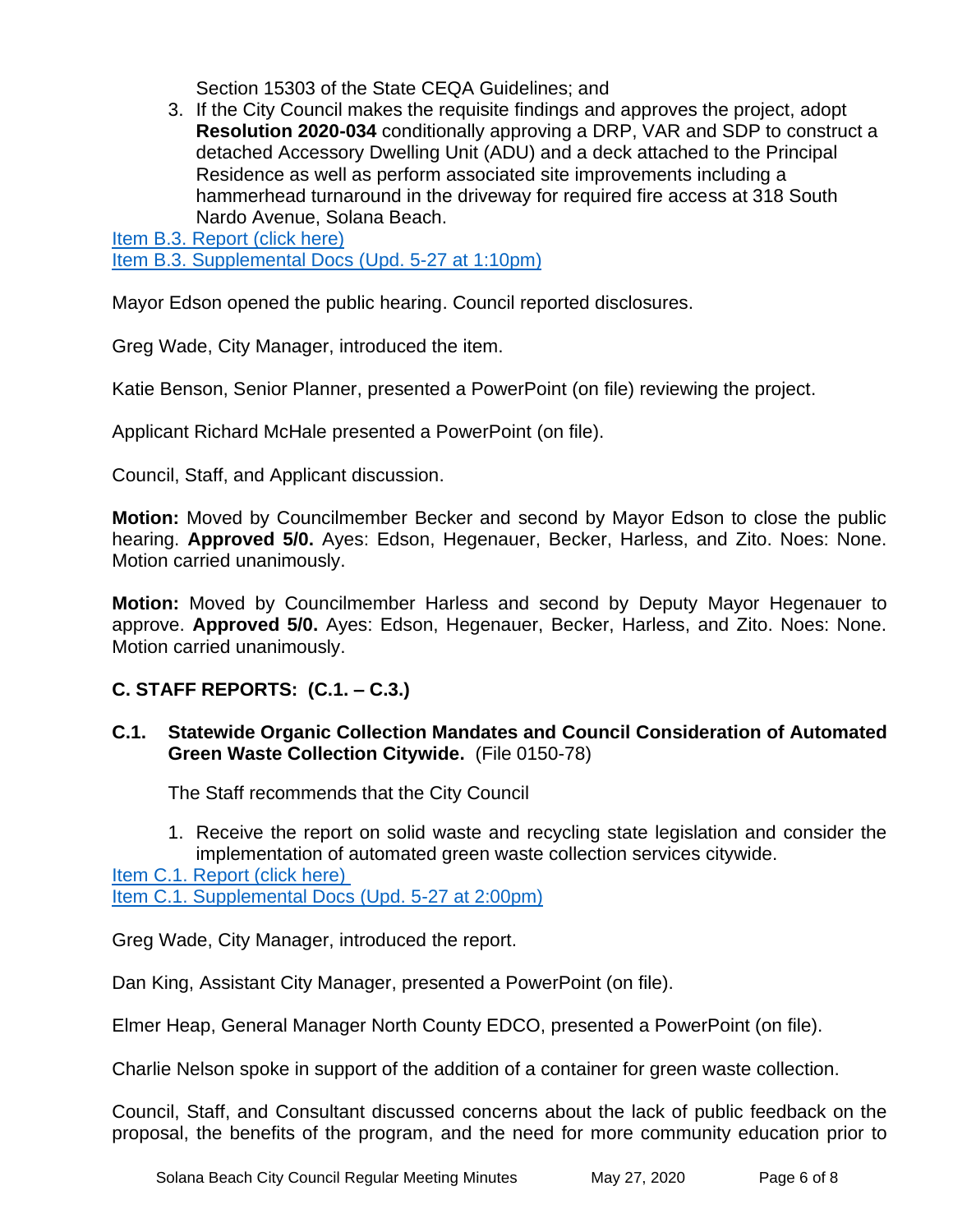implementation.

**Motion:** Moved by Councilmember Becker and second by Deputy Mayor Hegenauer to approve. **Approved 3/2.** Ayes: Hegenauer, Becker, Harless. Noes: Edson, Zito. Motion carried.

# **C.2. Allocation of CARES Act Community Development Block Grant (CDBG-CV) Funding.** (File 0390-32)

The Staff recommends that the City Council

# 1. Consider adoption of **Resolution 2020-075** approving the use of CDBG-CV for the North County Food Bank.

[Item C.2. Report \(click here\)](https://solanabeach.govoffice3.com/vertical/Sites/%7B840804C2-F869-4904-9AE3-720581350CE7%7D/uploads/Item_C.2._Report_(click_here)_05-27-20_-_O.pdf) 

Greg Wade, City Manager, presented a PowerPoint (on file).

Dan King, Assistant City Manager, introduced Shirley Parks, San Diego Food Bank.

Council and Staff discussion.

**Motion:** Moved by Mayor Edson and second by Deputy Mayor Hegenauer to approve. **Approved 5/0.** Ayes: Edson, Hegenauer, Becker, Harless, and Zito. Noes: None. Motion carried unanimously.

# **C.3. SEA (Solana Energy Alliance) COVID-19 Impacts.** (File 1010-45)

Staff recommends the City Council:

1. Consider options to improve the long-term financial viability of SEA and to provide direction to Staff to implement changes to the program.

[Item C.3. Report \(click here\)](https://solanabeach.govoffice3.com/vertical/Sites/%7B840804C2-F869-4904-9AE3-720581350CE7%7D/uploads/Item_C.3._Report_(click_here)_05-27-20_-_O.pdf)

Greg Wade, City Manager, presented a PowerPoint (on file).

Jeff Fuller, Consultant, continued with the PowerPoint presentation.

Council and Staff discussed options and provided direction regarding maintaining 50% renewable and 75% carbon free premium product, rate discount or parity, premium rate for 100% renewable energy choice, considering a bridge loan from the City to SEA at the June rate hearing, and consideration of selling bucket 2 (PCC2) energy credits (RECs) and procuring bucket 3 (PCC3) RECS.

This item was pulled from Consent by Councilmember Zito.

#### **A.3. Construction Bids for 2020 Pavement Management Street list.** (File 0820-35)

Recommendation: That the City Council

#### 1. Adopt **Resolution 2020-074**:

a. Approving the list of streets scheduled for maintenance and repairs as part of the 2020 Street Maintenance and Repairs Project.